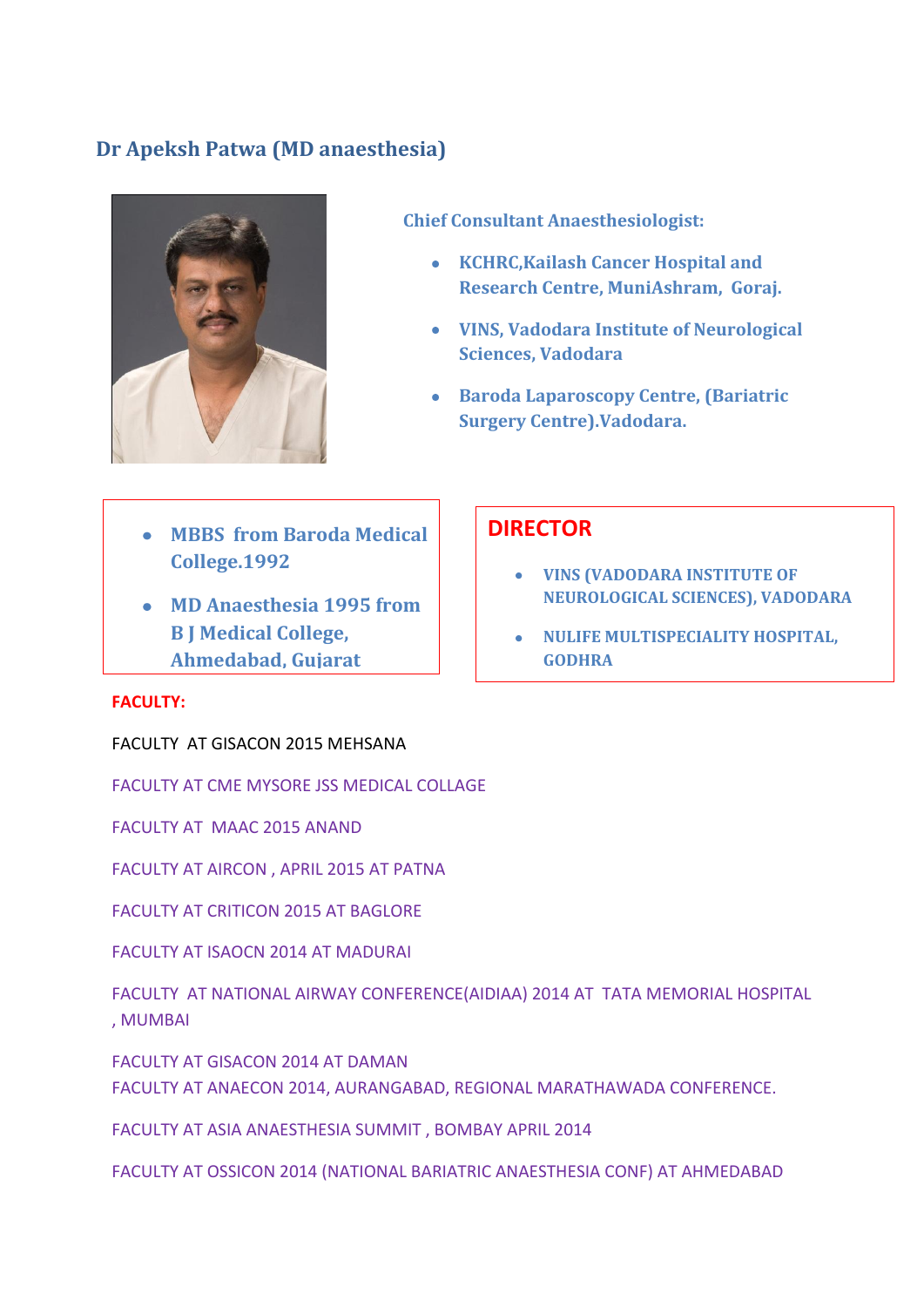FACULTY AT 4 TH NATIONAL AIRWAY CONFERENCE AT SILIGURI

FACULTY AT WAD 2013, MUMBAI

FACULTY AT PONSZAC 2013 , SOUTH ZONE CONFERENCAE AT PONDICHERRY.

FACUTLY AT ASSAM INTERNATIONAL CME ON AIRWAY MANAGEMENT AT DIBRUGARH. ASSAM MARCH 2013

CONDUCTED FACULTY TRAINING COURSE (FOR AIDIAA) FOR FIBREOPTIC AND VIDEOSCOPIC AIRWAY MANAGEMENT AT GORAJ JULY 2013

FACULATY AT SAA AIRWAY CME, SURAT JULY 2013

FACULTY AT ISCCM DIFFICULT AIRWAY WORKSHOP, RAJKOT APRIL 2013

FACULTY AT DIFFICUELT AIRWAY SOCIETY NATIONAL CONFERENCE AT BELGAUM 2012 , DELIVERED A TALK ON AIRMAY MANAGEMENT IN THYROID SURGERY AND HANDLED WORKSHOP ON FIBREOPTIC INTUBATION AT NATIONAL AIRWAY CONFERENCE.OCT, 2012

# **COURSE DIRECTOR, COURSE CONDUCTOR & COORDINATOR (ALL INDIA DIFFICULT AIRWAY ASSOCIATION) at KACHRC, MUNI ASHRAM, GORAJ , VADODARA**

#### **FOR**

**1 THREE DAYS STRUCTURE TRAINING COURSE ON FIBREOPTIC AND VIDEOSCOPIC AIRWAY MANAGEMENT**

**2 FELLOWSHIP IN ADVANCE AIRWAY MANAGEMENT**

**OTHER ACADEMIC ACTIVITY**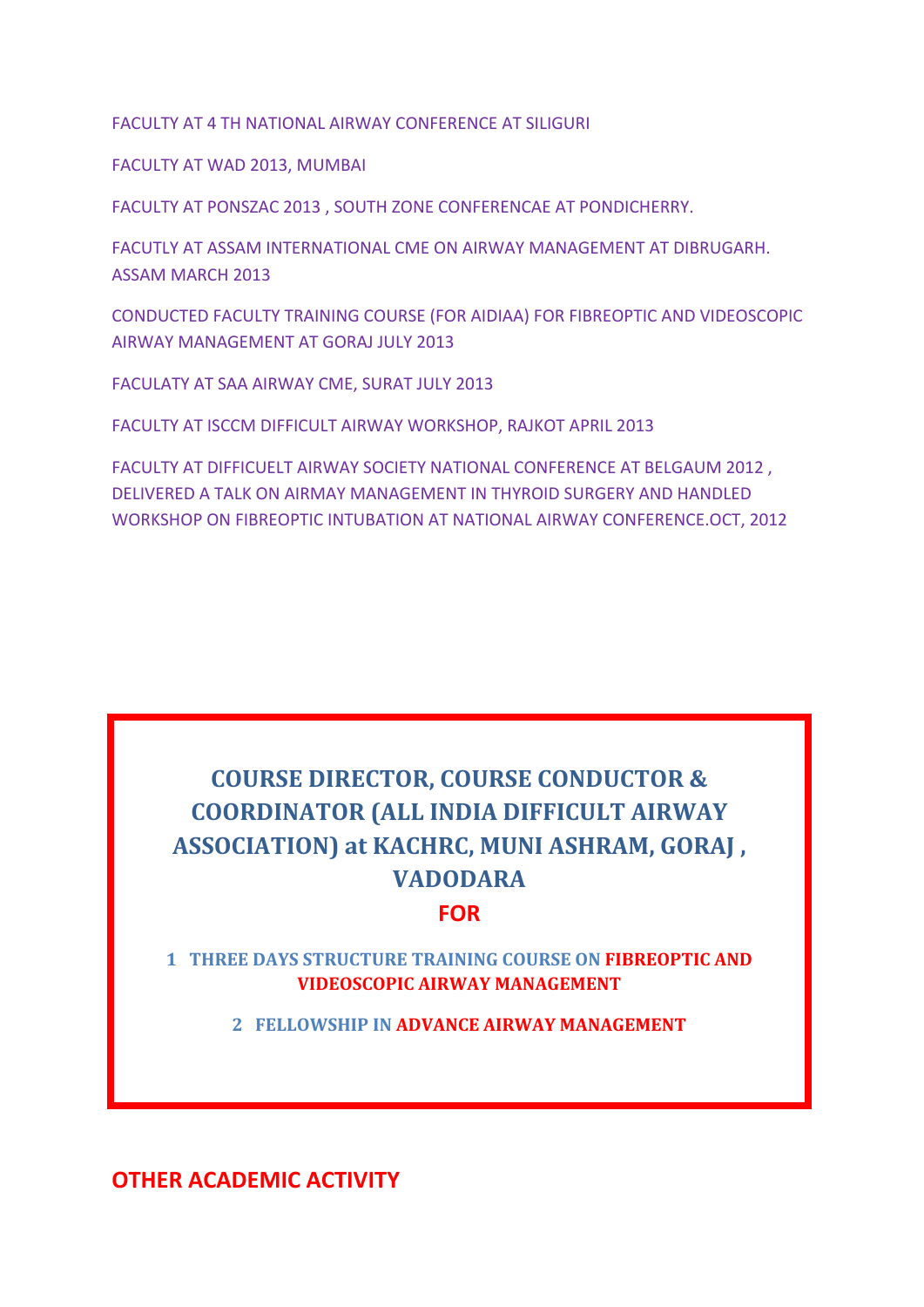- CONDUCTED AIARWAY WORKSHOP AT BANGLORE IN CRITICON 2015
- CONDUCTED WORKSHOP ON FIBREOPTIC USING AINTREE DURING NAC 2014 AT TATA
- **CONDUCTED LIVE ON PATIENTS DEMONSTRATION OF AIRWAY AT STATE** CONFERANCES 2011 GISACON JAMNAGAR, AIRWAYCON 2010 VADODARA
- CONDUCTED LIVE ON PATIENTS DEMONSTRATION OF AIRWAY AT STATE CONFERANCES 2011 GISACON JAMNAGAR, AIRWAYCON 2010 VADODARA
- CONDUCTED WORKSHOP (HANDS ON GAS MAN) ON **SOFTWARE BASED ANAESTHESIA & LOW FLOW ANAESHHESIA** WITH DR RAVI SHANKAR AT NATIONAL CONFERENCE (ISACON 11) MUMBAI.
- CONDUCTED LIVE ON PATIENT DEMONSTRATIONS OF DIFFICULT AIRWAY AT AIRWAY ON 2012, PIP ARIA MEDICAL COLLEAGUES AND ALSO DELIVERED LECTURES ON SUPRAGLOTIC AIRWAY AND ON APPLIED ANATOMY.
- CONDUCTED WORKSHOP ON LOW FLOW AND DEMONSTRATED METABOLIC FLOW ANAESTHESIA AT KIMS,KERALA INSTITIUTE OF MEDICAL SCIENCES, TRIVENTRUM, KERALA.
- GIVEN TRAINING TO BIOMEDICAL ENGINEERES OF DRAEGER FOR CLINICAL APPLICATION OF LOW FLOW

## **LECTURES AND WORKSHOPS**

- 1 GIVEN TALK ON ANAESTHESIA FOR LAPAROSCOPIC SURGERIES IN SURGEON'S CONFERENCE IN 2008 GODHRA
- 2 DELIVERED TALK ON ANAESTHESIA FOR LAPAROSCOPIC SURGERIES IN LAP ANACON 2008 VADODARA
- 3 DELIVERED LIVE DEMONSTRATIONS OF DIFFERENT AIRWAY TECHNIQUES IN BHROACH, (BHARUCH –ANKLESHWAR ANAESTHESIA ASSOCIATION) BHROACH
- 4 GIVEN LIVE DEMONSTRATION ON ENDOSCOPIC AND FIBRE OPTIC INTUBATIONS, AND SUPRAGLOTIC AIRWAYINSERTIONS AT VINS AIRWAYCON, VADODARA 2010.
- 5 DELIVERED LECTURES ON ANAESTHESIA FOR VASCULAR SURGERIES IN VASCULAR SOCIETY UPDATES.2012, VADODARA.
- 6. DELIVERED LECTURE ON LOW FLOW ANAESTHESIA IN 2012 (DRAEGER)
- 7 CONDUCTED LIVE ON PATIENTS DEMONSTRATION OF AIRWAY AT STATE CONFERANCES 2011 GISACON JAMNAGAR, AIRWAYCON 2010 VADODARA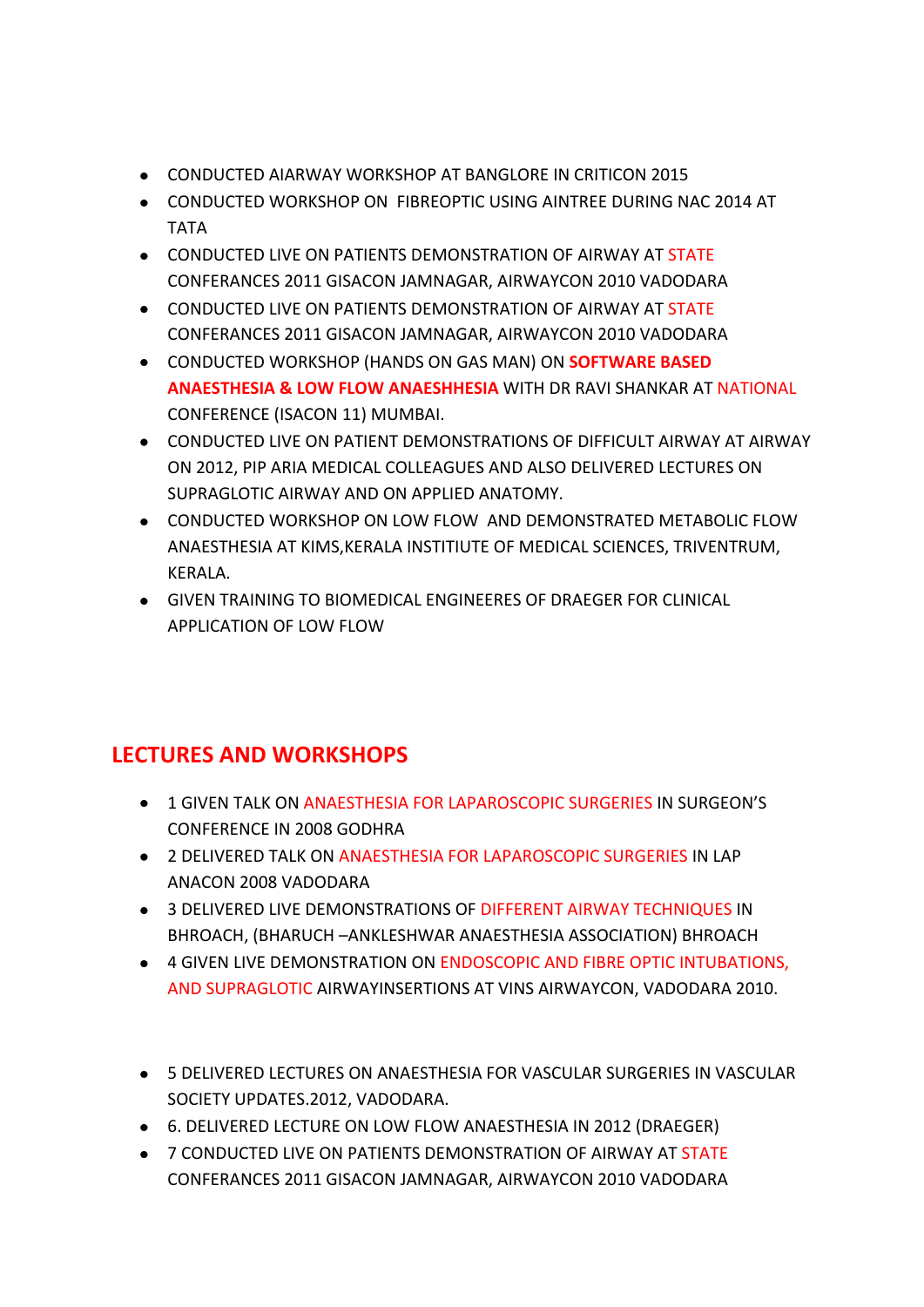- 8 DELIVERED A LECTURE ON LARYNGOSCOPY: PAST PRESENT AND FUTURE AT DIBRUGARH, ASSAM AT AIRWAY WORKSHOP MARCH 26TH 3013
- 9, CONDUCTED LIVE DEMONSTRATION OF AIRWAY AT AIRWAYCON 2012 ORGANISED BY AIDIAA (ALL INDIA DIFFICULT AIRWAY SOCIETY), PIPARIA MEDICAL COLLEGE, VADODARA AND ALSO DELIVERED LECTURE ON APPLIED ANATOMY AND SUPRAGLOTIC AIRWAY DEVICES, ON AIRWAYCON 2012 AT PIPARIA
- 10 GUEST SPEAKER FOR GISACON 2012, AHMEDABAD PRESENTED A VIDEO ON FIBREOPTIC AIRWAY MANAGEMENT (GUJARAT STATE ANAESTHEISA CONFERENCE)
- 11 **CONDUCTED WORKSHOP ON LOW FLOW AT GISACON 2012 AHMEDABAD , SURAT, BARODA**.
- AND ALSO DELIVERED LECTURE ON APPLIED ANATOMY AND SUPRAGLOTIC AIRWAY DEVICES, ON AIRWAYCON 2012 AT PIPARIA
- 12 DELIVEERD A LECTURE ON AIRWAY MANAGEMENT WITH HUGE THYROID AT NDACON (NATIONAL DIFFICULT AIRWAY CONFERENCE 20120 AT BELGAUM, KARNATAKA 2012
- 13 HANDLED WORKSHOP ON FIBREOPTIC INTUBATION AT NDACON 2012 AT BELGAUM, KARNATAKA,
- $\bullet$  14 DELIVERED A LECTURE AT RAJKOT AIRWAY WORKSHOP ON  $7^{\text{TH}}$  APRIL 2013 ON LARYNGOSCOPY; IS IT TIME TO CHANGE OUR VIEW. AND CONDUCTED HANDS ON **TRAINING**
- 15 DELIVERED A LECTURE AT SURAT AIRWAY WORKSHOP ON LARYNGOSCOPY AND CONDUCTED HANDS ON VIDEOLARYNGOSCOPY ON 28 TH JULY 2012
- 16 DELIVERED A LECTURE ON" PAST PRESENT AND FUTHRE OF LARYNGOSCOPY" AT U N MEHTA INSTITUTE, AHMEDABAD 0N 18 TH OF AUGUST 2013
- 16 DELIVERED A LECTURE ON LARYNGOSCOPY AT 25 TH MARCH AT AHMEDABED ANAESTHESIA ASSOCIATION,
- 17 COURSE COORDINATOR FOR FIBREOPTIC AND VIDEOSCOPIC AIRWAY MANAGEMENT (BY AIDIAA)
- 18 DELIVERED A TALK ON FIBBREOPTIC AIRWAYMANAGEMENT AND HANDLED A STATION OF VIDEOLARYNGOSCOPY AT PONSZAC 2013
- 19 DELIVERED A TALK ON FIBREOPTIC ENDOSCOPY AT TATA MEMORIAL HOSPITAL , AIRWAY WORKSHOP FOR WAD 2013 AT MUMBAI.
- 20 DELIVERED A TALK ON BRONCHIAL BLOCKER AND DELIVERED A TALK ONLARYNGOSCOPY: PAST PRESENT AND FUTURE AT SILIGURI NAC 2013
- 21 DELIVERED A TALK ON AIRWAY MANAGEMENT IN OBESE PATIENT DURING OSSICON 2014, AHMEDABAD
- 22 DELIVEREDD A TALK ON LARYNGOSCOPY: CHANGING CONCEPT AT ANAECON 2014, AURANGABAD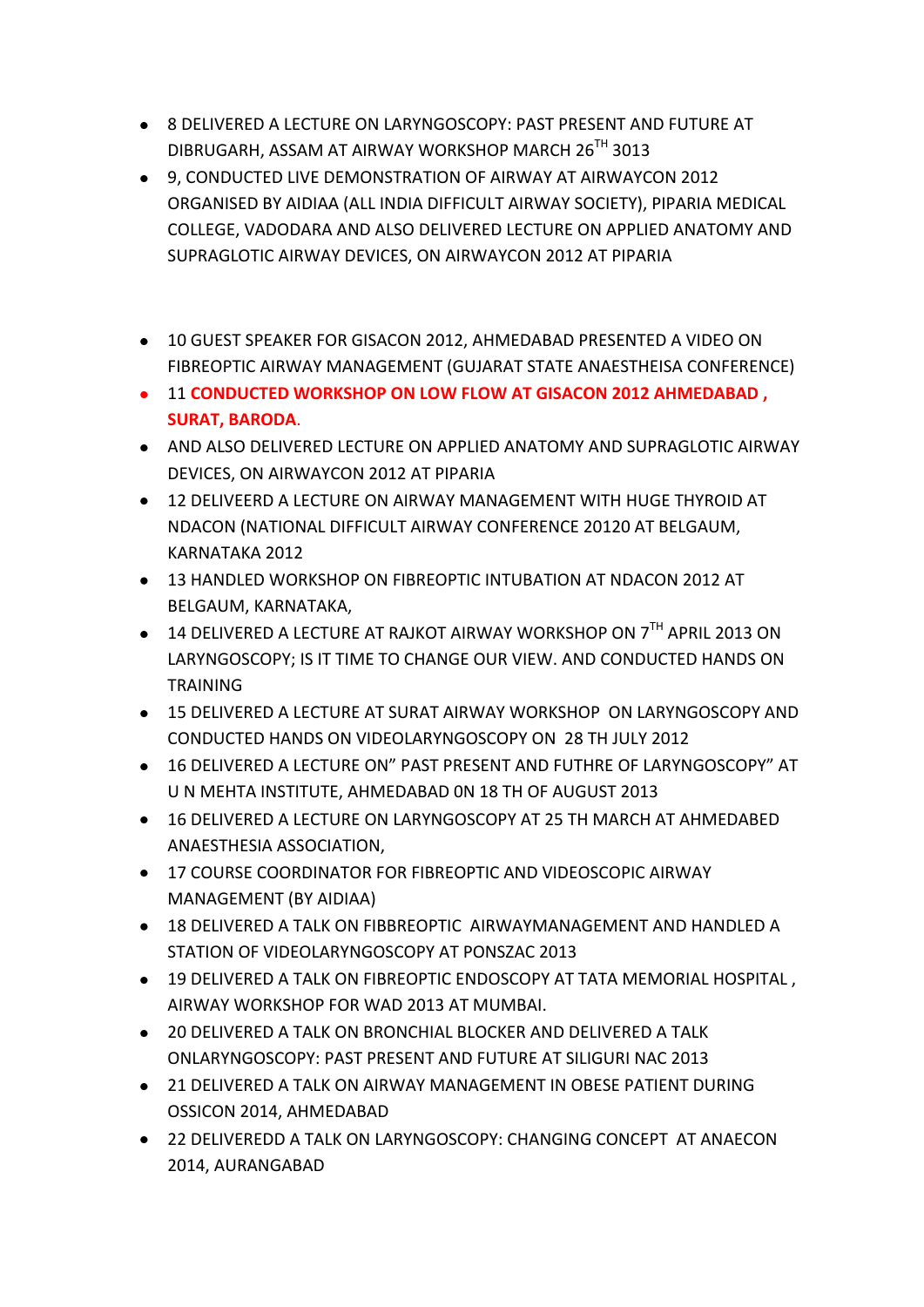- 23 DELIVERED A LECTURE ON SUPRAGLOTIC AIRWAY DEVICES: SECOND GENERATION AT BJMC, AHMEDABAD DURING CME
- 24 MODERATED PANEL DISCUSSION IN FEBRUARY 2014 AT VADODARA FOR ANAESTHESIA CME
- 25 CONDUCOTED LOW FLOW ANAESTHESIA WORKSHOP AND LIVE DEMONSTRATION AT KIMS, KERALA INSTITUTE OF MEDICAL SCIENCES, TRIVENDRUM, KERALA 23 RD 24 TH APRIL 2014
- 26 CONDUCTED AND COORDINATED WORKSHOP ON GAS MAN AT ASIA ANAESTHESIA SUMMIT 19 TH 20 TH APRIL 2014 AT BOMBAY
- 27 CONDUCTED LOW FLOW ANAESTHESIA LIVE DEMONSTRATION AND WORKSHOP AT PIPARIA MEDICAL COLLEGE, WAGHODIA, VADODARA
- 28 DELIVERED LECTURE AT GISACON 2014 ON OBESE AIRWAY: DOES REALLY **DIFFERES**
- 29 CONDUCTED WORKSHOP AT GISACON 2014 AT DAMAN ON LOW FLOW ANAESTHESIA AND ANAESTHESIA WORKSTATIONS
- 30 MODERATE A SESSION ON AMBULATORY ANAESTHESIA IN ALL INDIA PRACTISING ANAESTHETISA ASSOCIATION AT NEW DELHI 8 & 9 TH OF NOV, 2014
- 31 DELIVERED A LECTURE ON OPTIMIZING LARYNGOSCOPY AT TATA HOSPITAL DURING NAC 2014
- 32 VIDEO PRESENTATION ON FOI AT TATA HOSPITAL DURING NAC 2014
- 33 DELIVERED A LECTURE ON ' VIRTUAL ENDOSCOPY; ANEW AIRWAY ASSESSMENT TOOL" AT MADURAI ISACON 2014.
- 34 Conducted workshop on low flow anaesthesia at Vaddodara 25 th January 2015 (ISA, VADODARA)
- 35 conducted workshop on low flow anaesthesia workstation at Surat 22 nd Feb 2015 (SAA , SURAT)
- 36 Delivered lecture on "depth of anaesthesia " on 18 th January 2015 at LONAWALA AT AIOPA Conference
- 37 conducted airway workshop at criticon 2015 banglore on airway
- 38 DELIVERED TALK ON OBESE AIRWAY AND FIBREOPTIC AIRWAY MANAGE,MENT AND LARYNGOSCOPY AT PATNA AIRCON ( ISA PATNA)
- 39 DELIVERED TALK ON DEPTH OF ANAESTHESIA AT MAAC 2015 ANAND
- 39 DEVLIDERED LECTURE ON LOW FLOW ANAESTHESIA AT JSS CME MYSORE
- 40 CONDUCTED WORKSHOP OF AIRWAY AT JSS MYSORE
- 41 DELIVERED LECTURE ON OXYGENATION ; ARE WE DOING IT RIGHT? AT GISACON 2015 MEHSANA
- 42 MODERTED PANEL DISCUSSION ON "WHAT WENT WRONG" AT GISACON 2015 AT MEHSANA
- 43 DELIVERED LECTURE" HOW LOW WE CAN FLOW" AT JODHPUR ON 31 OCT 2015